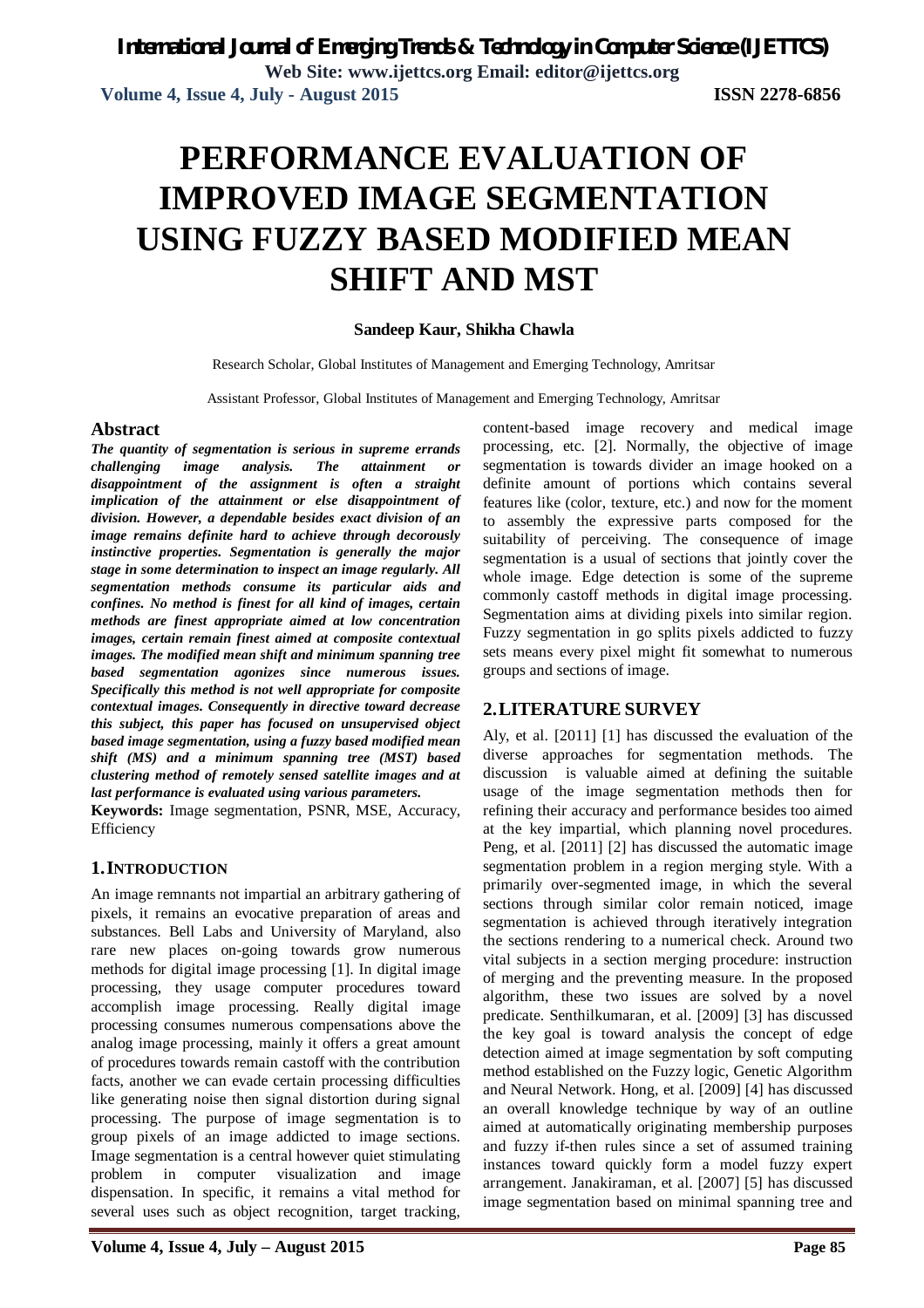# *International Journal of Emerging Trends & Technology in Computer Science (IJETTCS)* **Web Site: www.ijettcs.org Email: editor@ijettcs.org**

### **Volume 4, Issue 4, July - August 2015 ISSN 2278-6856**

cycles. A new graph notional method aimed at image segmentation remains offered here. Projected process remains capable toward find almost appropriate section limitations of groups then remains appropriate to some image field. Haxhimusa, et al. [2005] [6] has discussed evaluating Minimum Spanning Tree Based Segmentation Algorithms. This was done using gray value images and consequence displays that the segmentation consequences of these approaches have a substantial alteration. Agarwal, et al. [2005] [7] has disussed Modeling Fuzzy rules with description logics also display in what way fuzzy membership purposes besides fuzzy rules can be demonstrated through means of suitable explanation reason then in what way this can be working on behalf of request replying. Malik, et al. [2001] [8] has discussed a procedure aimed at dividing gray-scale images into separate sections of intelligible illumination and texture. Natural images comprise together surfaced and untextured sections, consequently the signs of outline and surface alterations are abused concurrently. Alcalá, et al. [1999] [9] has discussed techniques for learning and tuning fuzzy rule-based systems for linguistic modeling and their application. Mallinson, et al. [1999] [10] has discussed fuzzy rules for pattern classification also defines the usage of a hybrid fuzzy-genetic programming scheme toward determine designs in great catalogues. This is done through developing a sequence of flexible size fuzzy rules which simplify since an exercise set of categorized modules.

### **3 PROPOSED WORK**

After reviewing various documents we have find that the modified mean shift and minimum spanning tree based segmentation suffers from various issues. Especially this approach is not well suitable for complex background images. And the integration of fuzzy with modified mean shift is also ignored in the literature. So to overcome this problem we follow the proposed method.

The following steps are involved in the proposed methodology:

**Step 1:** firstly take multispectral image as an input image. **Step2:** Then apply modified mean shift based segmentation algorithm on the original image to segment an image into spectral domain.

For n data points xi,  $i=1,..., n$  in the D-dimensional space

$$
m_h G(x) = \frac{\sum_{i=1}^n x_i g(||\frac{x - x_i}{h}||^2)}{\sum_{i=1}^n g(||\frac{x - x_i}{h}||^2)} - x
$$

Here  $G(x)$  is the kernel (window), x is the center of the window and h is the bandwidth parameter .So, the MS remains the variance among the weighted mean, by kernel G as per the weights and x as the center of the kernel (window).

**Step3:** After that fuzzy c means based segmentation algorithm is applied on the segmented image and extract the features from the image.

$$
J_{FCM} = \sum_{k=1}^{n} \sum_{i=1}^{c} (v_{ik}) q d^{2}(x_{k}, v_{i})
$$

Here  $x= {x1, x2, x3, \dots, xn}$  ⊆ R; dataset N is the number of data items C is the number of clusters

 $v_{ik}$  is the degree of membership of  $x_k$  in ith cluster Q is the weighting exponent of each fuzzy member  $v_i$  is the prototype of center cluster i

 $d^{2}(x_{k}, v_{i})$  is the distance between  $x_{k}$  and cluster  $v_{i}$ . Step 4: Then Minimum Spanning tree algorithm based on the segmentation is applied on the segmented image.

$$
w(x_i, x_j) = 1 - exp\left(-\frac{||x_i - x_j||^2}{2\sigma^2}\right)
$$

In this  $x_i, x_j$  are nodes and w represents the weight between  $x_i, x_j$ 

If data points are similar in nature then the value of the w will decreased otherwise the value of the w will increase. Step 5: then at last final proposed segmented image is obtained.

### **4 RESULTS & DISCUSSIONS**

In this section we apply different algorithms on the images and get the results of the algorithms.



**Figure 1** INPUT IMAGE [IMG1]

Figure 1 is the input image on which we apply different segmentation algorithms like mean shift based algorithm, fuzzy c means algorithm and proposed algorithm and get



**Figure 2** Result of Mean Shift algorithm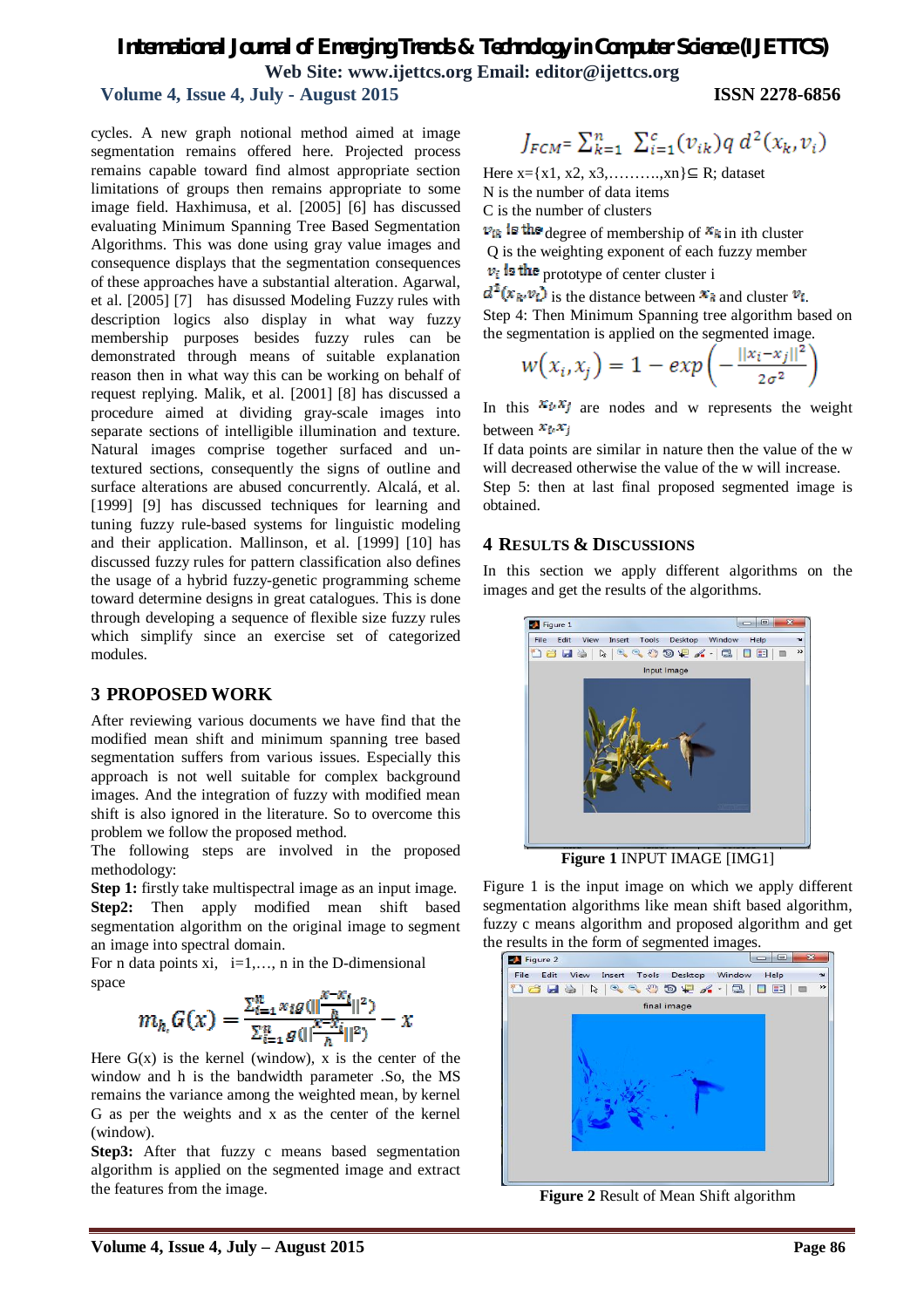# *International Journal of Emerging Trends & Technology in Computer Science (IJETTCS)* **Web Site: www.ijettcs.org Email: editor@ijettcs.org Volume 4, Issue 4, July - August 2015 ISSN 2278-6856**

Figure 2 is the result obtained from figure 1 when we apply mean shift based segmentation algorithm.



**Figure 3** OTSU Image

Figure 3 represents the OTSU image which is obtained when we apply fuzzy c means segmentation algorithm on the input image or figure 1.



**Figure 4** fuzzy segmented image

After obtaining figure 3 otsu image. Fuzzy segmented is obtained when we apply fuzzy c means algorithm.<br> $\boxed{\bullet}$  Figure 2



**Figure 5** Result of Modified Mean Shift algorithm

Figure5 represents the segmented image which is obtained when modified mean shift algorithm is applied on the original image which acts as an input image for the fuzzy segmented algorithm.



**Figure 6** Result of fuzzy c means algorithm

Figure 6 is obtained after applying fuzzy c means algorithm on the segmented image obtained from modified mean shift algorithm.



**Figure 7** Result of MST algorithm

Figure 7 is the proposed image when minimum spanning tree algorithm is applied on the fuzzy segmented image which covers the whole features of the image.



**Figure 8** Final Segmented Image

Figure 8 is the final segmented image which represents the effects of segmentation on the original image.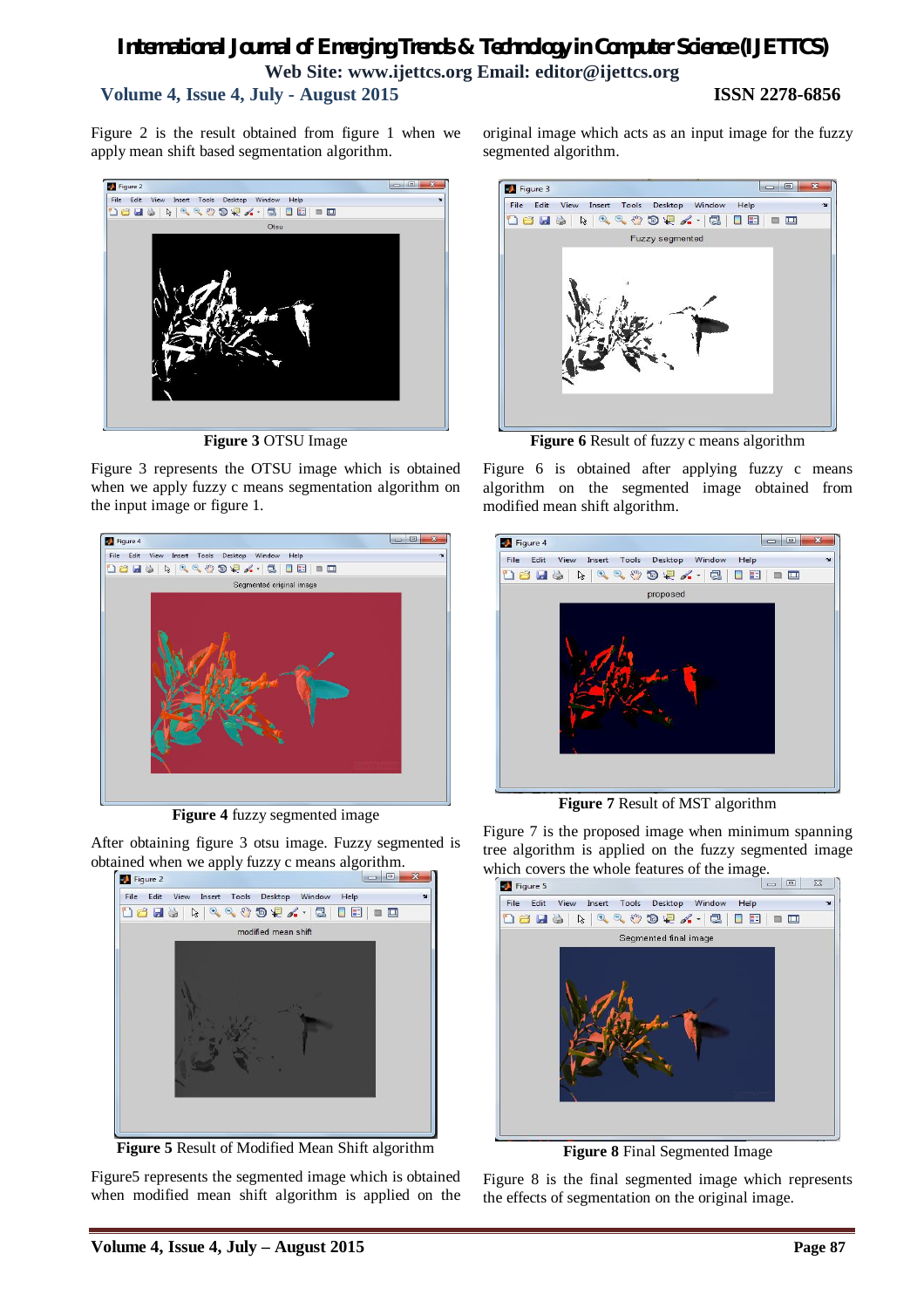# *International Journal of Emerging Trends & Technology in Computer Science (IJETTCS)* **Web Site: www.ijettcs.org Email: editor@ijettcs.org**

 **Volume 4, Issue 4, July - August 2015 ISSN 2278-6856**

# **5 PERFORMANCE EVALUATION**

| <b>IMAG</b><br>E | <b>MEAN</b><br><b>SHIFT</b> | <b>FCM</b> | <b>PROPOSE</b> |
|------------------|-----------------------------|------------|----------------|
| IMG1             | 0.0194                      | 0.0119     | 0.002048       |
| IMG2             | 0.1126                      | 0.0069     | 0.000519       |
| IMG3             | 0.0910                      | 0.0280     | 0.024140       |
| IMG4             | 0.1609                      | 0.0917     | 0.058674       |



**Figure 9** MSE Analysis

Table1 and figure 9 represents the comparison between mean shift algorithm, fuzzy c means algorithm and proposed algorithm on the basis of Mean Squared Analysis (MSE).

| <b>IMAGE</b> | <b>MEAN</b><br><b>SHIFT</b> | <b>FCM</b> | <b>PROPOSED</b> |
|--------------|-----------------------------|------------|-----------------|
| IMG1         | 56.6996                     | 58.5448    | 65.1895         |
| IMG2         | 50.0734                     | 60.6153    | 70.3699         |
| IMG3         | 50.8787                     | 55.3195    | 55.8827         |
| IMG4         | 48.7266                     | 50.8490    | 52.5325         |



**Figure 10** PSNR analysis

Table 2 and figure 10 shows the comparison between three algorithms by using PSNR parameter and the result shows that proposed algorithm gives more accurate results next fcm and at last mean shift algorithms because proposed algorithm attains highest values for PSNR parameter.

| <b>IMAG</b><br>E | <b>MEAN</b><br><b>SHIFT</b> | <b>FCM</b> | <b>PROPOSE</b><br>D |
|------------------|-----------------------------|------------|---------------------|
| IMGI             | 0.9417                      | 0.9594     | 0.9993              |
| IMG2             | 0.7826                      | 0.9406     | 0.9986              |
| IMG3             | 0.8944                      | 0.9453     | 0.9910              |
| IMG4             | 0.5172                      | 0.9439     | 0.9859              |

| <b>Table 3:</b> Accuracy analysis |  |
|-----------------------------------|--|
|-----------------------------------|--|



**Figure 11** Accuracy Analysis

Table 3 and figure 11 shows the comparison between three algorithms by using accuracy parameter and the result shows that proposed algorithm gives more accurate results next fcm and at last mean shift algorithms because proposed algorithm attains highest values for accuracy parameter.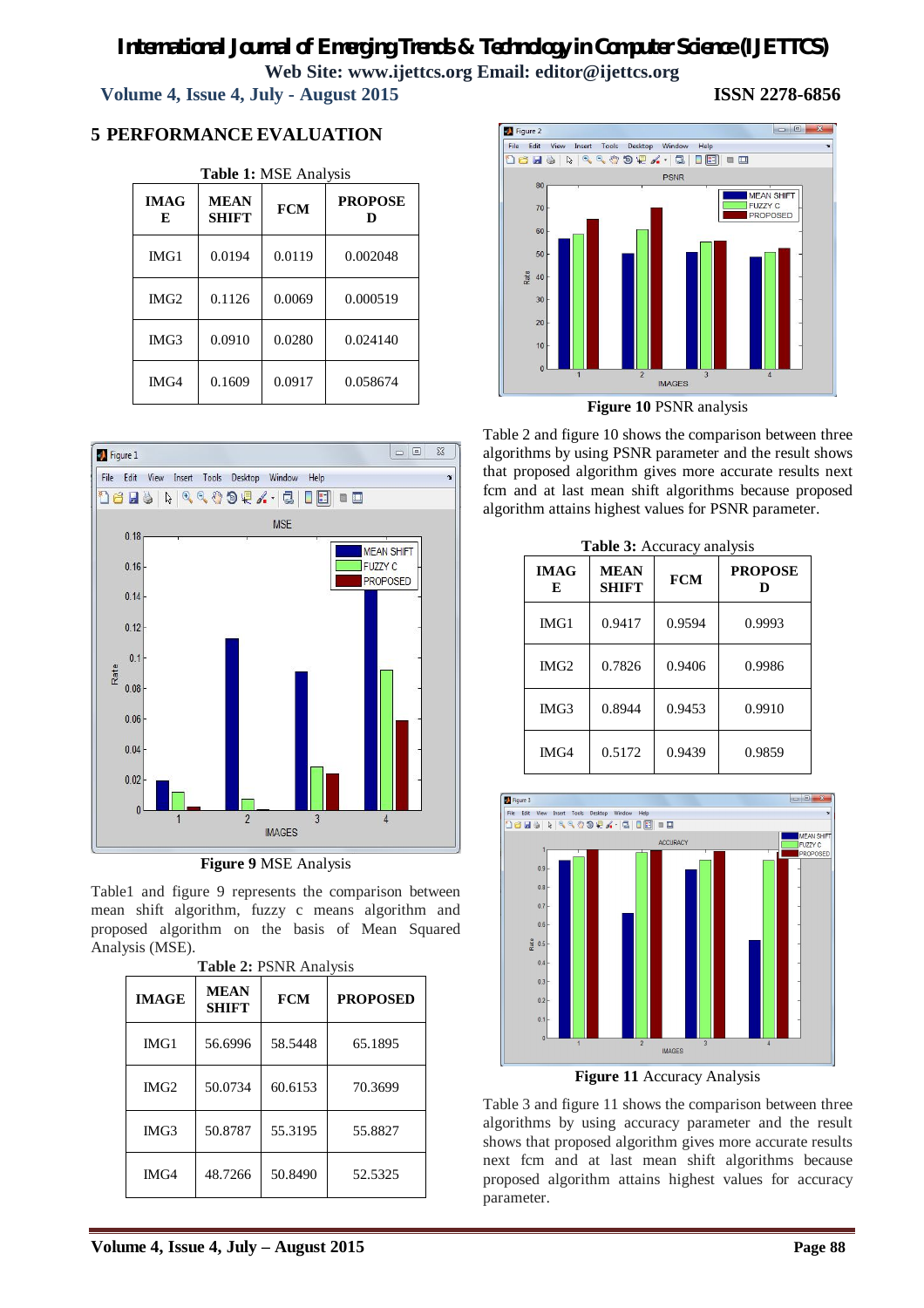# *International Journal of Emerging Trends & Technology in Computer Science (IJETTCS)* **Web Site: www.ijettcs.org Email: editor@ijettcs.org Volume 4, Issue 4, July - August 2015 ISSN 2278-6856**

| Table 4: Efficiency Analysis |                             |            |                 |
|------------------------------|-----------------------------|------------|-----------------|
| <b>IMAGE</b>                 | <b>MEAN</b><br><b>SHIFT</b> | <b>FCM</b> | <b>PROPOSED</b> |
| IMG1                         | 0.8903                      | 0.9772     | 0.9984          |
| IMG2                         | 0.7278                      | 0.9499     | 0.9980          |
| IMG3                         | 0.8897                      | 0.9749     | 0.9835          |
| IMG4                         | 0.4819                      | 0.9179     | 0.9792          |



**Figure 12** Efficiency Analysis

Table 4 and figure 12 shows the comparison between three algorithms by using efficiency parameter and the result shows that proposed algorithm gives more accurate results next fcm and at last mean shift algorithms because proposed algorithm attains highest values for efficiency parameter.

| <b>IMAGE</b> | <b>MEAN</b><br><b>SHIFT</b> | <b>FCM</b> | <b>PROPOSE</b><br>D |
|--------------|-----------------------------|------------|---------------------|
| IMG1         | 0.8188                      | 0.8276     | 0.9976              |
| IMG2         | 0.6730                      | 0.8620     | 0.9973              |
| IMG3         | 0.8851                      | 0.8427     | 0.9759              |
| IMG4         | 0.4466                      | 0.9778     | 0.9725              |

**Table 5:** MSI Analysis



**Figure 13** MSI Analysis

Table 5 and figure 13 shows the comparison between three algorithms by using mean silhouette index based analysis parameter and the result shows that proposed algorithm gives more accurate results next fcm and at last mean shift algorithms because proposed algorithm attains highest values for mean silhouette index parameter.

## **6 CONCLUSION**

Segmentation splits the image hooked on many pieces rendering to their features corresponding gray-level, color, texture, intensity etc. also these units cover the entire image or signify the entire image. FCM spirals sound significances on behalf of coincided datasets since in this procedure every statistics fact not limited toward specific group somewhat than statistics fact can fit towards more than one group rendering towards the grade of association. Mean Shift remains a way that conserves the gap of the images. Mean Shift is a liberal way on behalf of division founded on clustering. Now this process we do not require need of preceding awareness of exactly how various quantity of groups are desired because it is a nonparametric iterative method. This paper has executed Fuzzy C means and Mean Shift based segmentation in MATLAB with the help of image processing toolbox. The proposed technique has been designed and implemented in the MATLAB using image processing toolbox. Various kinds of multispectral images will also be considered for experimental purpose. The comparisons using various parameters like MSE, PSNR, accuracy, efficiency and MSI have clearly shown that the proposed technique overtakes above the available methods.

# **References**

- [1] Aly, Ashraf A., Safaai Bin Deris, and Nazar Zaki. "Research review for digital image segmentation techniques." International Journal of Computer Science & Information Technology 3, no. 5 (2011): 99-106.
- [2] Peng, Bo, Lei Zhang, and David Zhang. "Automatic image segmentation by dynamic region merging." Image Processing, IEEE Transactions on 20, no. 12 (2011): 3592-3605.
- [3] Senthilkumaran, N., and R. Rajesh. "Edge detection techniques for image segmentation–a survey of soft